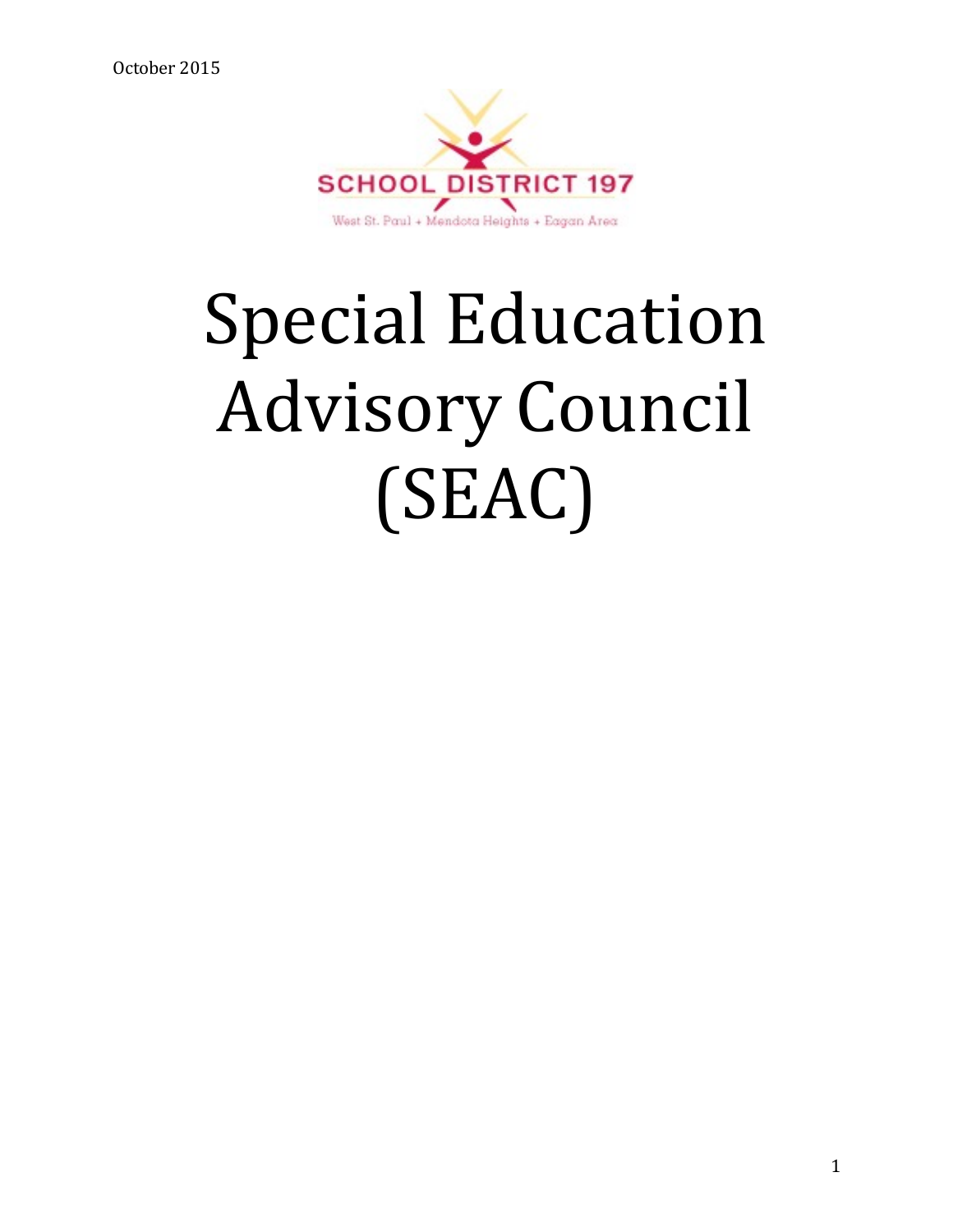## **Statement of Purpose**

According to Minnesota Statute 125A.24, school districts must have a special education advisory council that is incorporated into the district's special education system plan. The purpose of the parent advisory council that is established through this statute is to:

- Increase the involvement of parents of children with disabilities in district policy-making and decision-making.
- Advise the district on policy and decisions affecting and/or related to special education.
- Recommend priorities to be addressed by the district in their annual and long-term strategic plan.
- Support the needs of students with disabilities regarding the special education budget at school committee meetings.

The following may be addressed by the SEAC:

- Support of activities on behalf of students with disabilities.
- Development of cooperative relationships between general and special education.
- Training and support for parents, families and students with disabilities.
- Develop strategies so district and parent groups can work together to advocate for current and future legislation including, but not limited to, the implementation and/or reauthorization of the Individuals with Disabilities Education Act (IDEA).
- Serve as a forum for the expression of concerns and recommendations pertaining to the education of students with disabilities in the district.
- Support and encourage involvement of families of learners with disabilities in their school and educational programs.
- Promote an attitude of respect towards all learners and an appreciation of their unique differences.

The purpose of Independent School District 197's Special Education Advisory Council is to represent the interests of district learners with disabilities from birth through age 21, by:

- Advising the Special Education Department on current issues, program needs, parental concerns and involvement, and department priorities;
- Serving as an advocate for high quality special education programs;
- Promoting communication between family, school and community;
- Actively seeking input from students and parents;
- Hosting many informational workshops for parents, students, and community members on current special education topics and services.

We do this by:

- Informing and educating parents, school staff, students and community members through workshops, websites, and printed materials.
- Providing opportunities for parents and caregivers to connect with the schools, community resources and each other.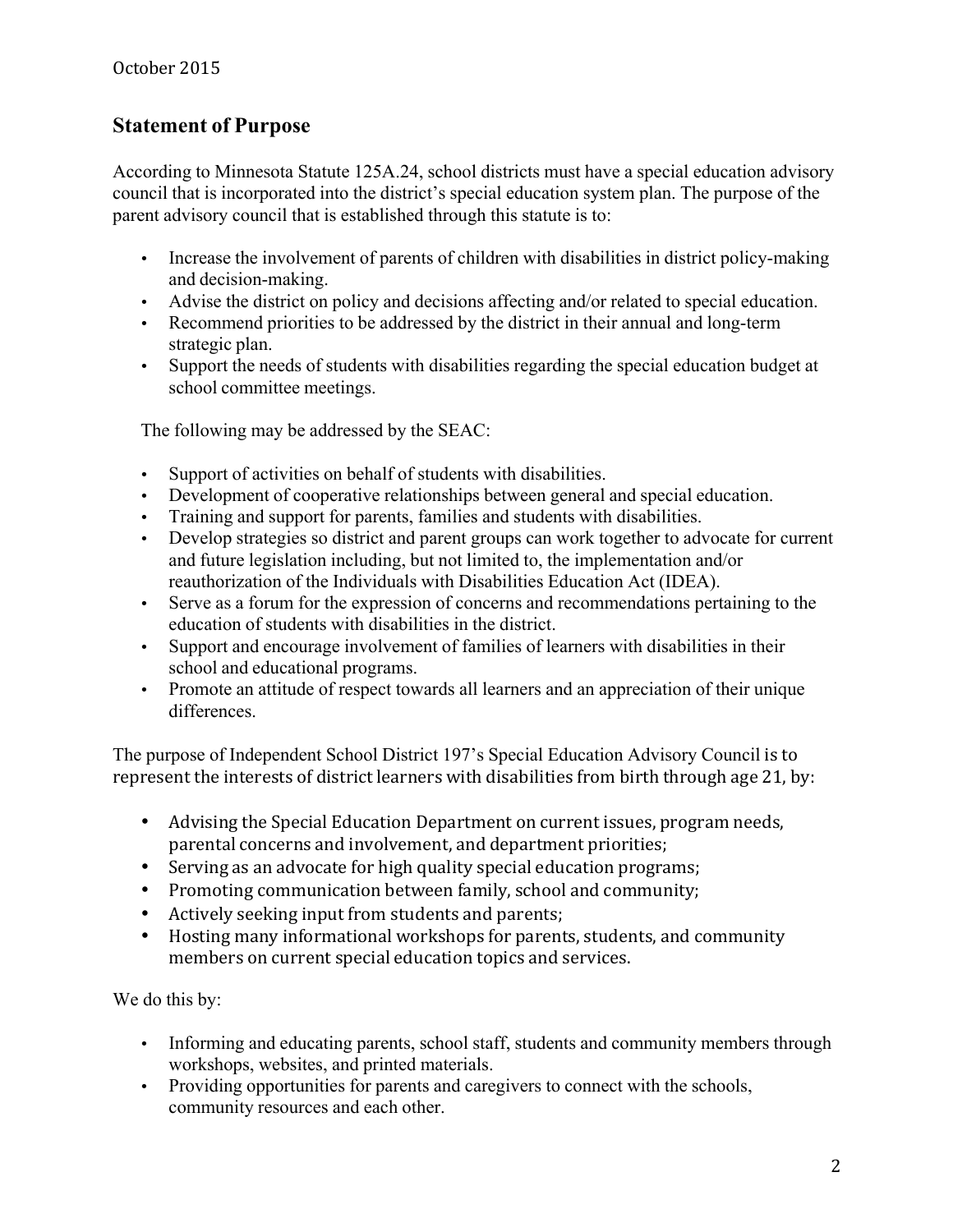- Promoting collaboration as a means to improve the education process for all learners.
- Influencing change, policy and procedures through researching needs and advocating for solutions.

## **Membership**

The Special Education Advisory Council shall consist 13 council members: Assistant Director of Special Education, the Assistant Director of Early Learning, Special Education Coordinator, five parent representatives and five special education teachers. The Director of Special Programs will serve as an ex-officio member and ensure that the legal requirements of the SEAC meeting are being met.

The council will vote in one chair and a co-chair (one parent and one teacher), who will be responsible for organizing and facilitating SEAC meetings. The last voted position is the Secretary, who will be responsible for taking meeting notes. The Assistant Director of Special Education will serve as the Treasurer.

## **Terms of Office**

Council members (including chair, co-chair, and secretary) shall be appointed to a term of two years and may serve a total of three terms. The Director of Special Education has the right to extend the term as long as the parent still has a child who is receiving special education services within the district.

## **Attendance**

In order to promote cohesiveness and enable all members of the council to be part of an informed decision-making process, members are encouraged to attend each of the council meetings. The council chair to determine if they are still interested in council membership will contact a council member who misses three meetings.

If a member is unable to attend a council meeting, it is expected that they contact the Special Programs Department at 651-403-7011 before 4:30 p.m. on the day of the meeting.

In case of inclement weather, a council meeting may be cancelled. Every effort will be made to contact council members via a phone call to alert them to the cancellation. Please also check your emails for cancellations.

## **Meetings**

The Special Education Advisory Council will meet three times a year within the District and one time a year within the Dakota County SEAC. Meetings will be limited, as much as possible, to two hours in length.